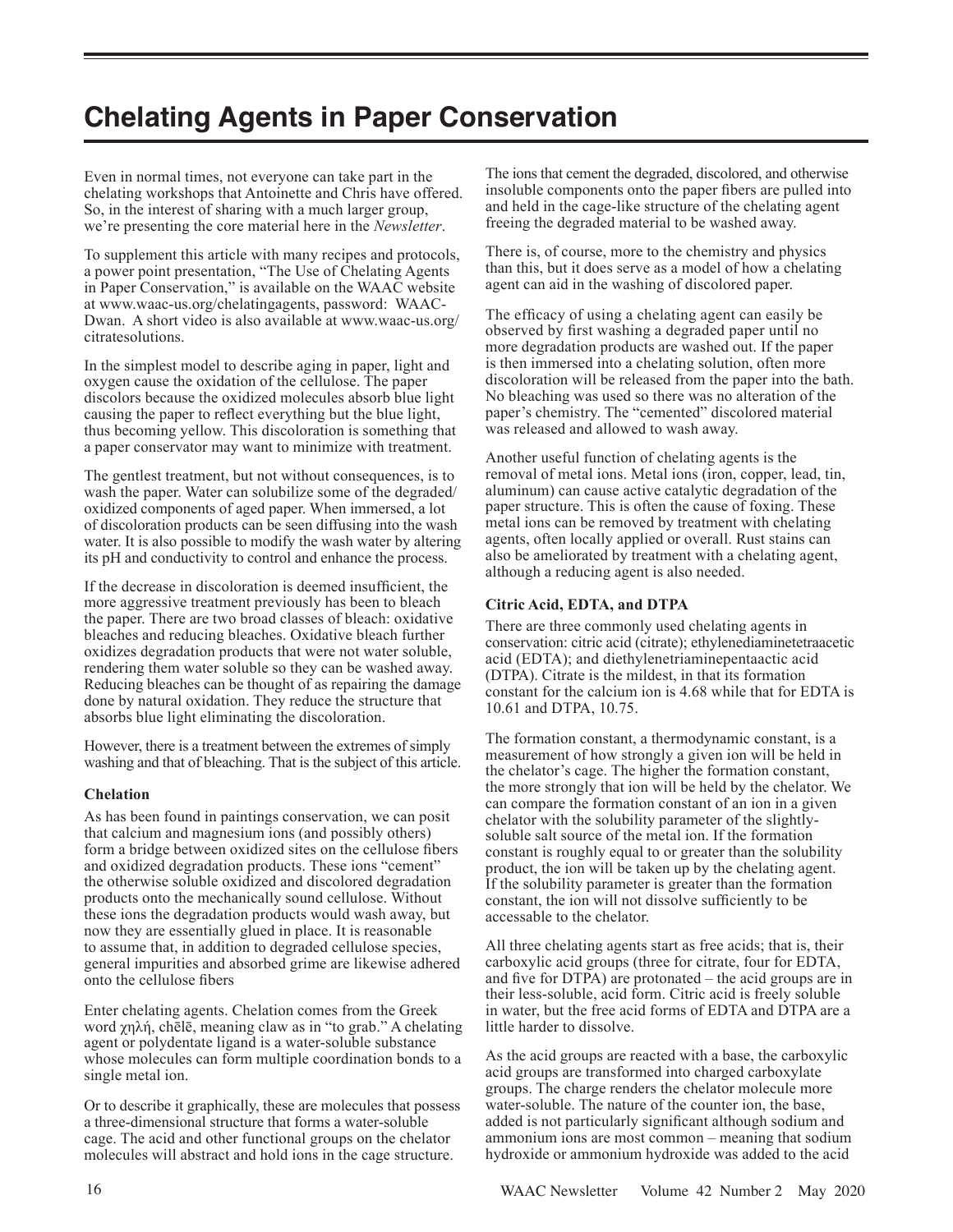## **by Antoinette Dwan & Chris Stavroudis**

form of the chelator molecule to make the solution. In practice, citrate solutions can be either ammoniumcitrates or sodium-citrates and can be used interchangeably. Prepared ammonium citrate dibasic or tribasic (also called diammonium or triammonium citrate) are citric acid with either two (di) or three (tri) ammonium ions added to give a pH of 6.5 for the "di" or pH of 7.0 for the "tri".

You can also make your own solutions beginning with citric acid and adding ammonia or sodium hydroxide to the desired pH using a pH meter. Ready-made products from conservation or chemical suppliers are convenient, but it is cheaper and very easy to make your own. 10% ammonium hydroxide or 10% sodium hydroxide is used to adjust pH in the citric acid.

The ammonia can evaporate from ammonium citrate solutions, so it is important to use freshly made solutions (they are stable for weeks but not months). They are also not a good choice for gels for the same reason: the ammonia evaporates. In comparison tests, ammonium and sodium citrates performed identically.

## **Some Chemistry**

Each carboxylic acid group on a chelator will have a separate acid dissociation constant, Ka. We normally use the 'p' notation (negative base-10 logarithm) and refer to the dissociation constants by their pKa values. Citric acid, having three acid groups, has three dissociation constants,  $pK_1$ ,  $pK_2$  and  $pK_3$ ; EDTA has four; and DTPA, five. The values of the dissociation constants can be found in Table 1.

| Table 1     |      |                      |                     |                                                                 |
|-------------|------|----------------------|---------------------|-----------------------------------------------------------------|
| Chelator    |      |                      |                     | $pKa_1$ $pKa_2$ $pKa_3$ $pKa_4$ $pKa_5$ when fully deprotonated |
| Citric acid |      | 3.13 4.76 6.40       |                     | 73                                                              |
| <b>EDTA</b> |      | 2.00 2.67 6.16 10.26 |                     | 11.2                                                            |
| <b>DTPA</b> | 2.30 |                      | 2.60 4.17 8.26 9.48 | 10.4                                                            |

There is an important distinction between the formula of a powder in a reagent bottle and the behavior of that powder when it is dissolved in water. The bottle can say diammonium citrate or disodium citrate on the label, and that's completely correct. Each molecule contains one citrate ion, one hydrogen ion, and two ammonium or sodium ions.

However, when dissolved in water, the ions separate, and there will be ammonium or sodium ions; hydrogen ions (pH); and a mixture of citric acid (which we could call trihydrogen citrate which is uncharged); dihydrogen citrate with one negative charge, hydrogen citrate with two negative charges; and citrate ion with three negative charges.

All four species are always present in solution. Some may be at vanishingly low concentrations, but there will always be some of each present. In the case of diammonium citrate or disodium citrate, calculations show that the pH of the solution should be about 5.5. This means that the concentrations will be:

| Citric acid        | H, Citrate             | $0.01\%$ |
|--------------------|------------------------|----------|
| Dihydrogen citrate | H <sub>2</sub> Citrate | $4.06\%$ |
| Hydrogen citrate   | HCitrate <sup>-1</sup> | 69.02%   |
| Citrate            | Citrate-               | 26.92%   |

This tells us that at the pH of 5.5, one fourth of the citrate in solution will be in the most active chelation form, Citrate--, while two-thirds will be in the form that matches the name on the bottle.

Each of the forms of a chelating agent will hold ions. How well a specific form of a chelating agent can hold a particular ion is very difficult for chemists to determine. The tabulated formation constants are a measurement of how strongly an ion is held in the fully ionized (deprotonated) form of the chelator. The free acid, hydrogen, dihydrogen, etc. forms will each hold an ion with less force than the fully deprotonated chelator.

The pH of each chelating agent when fully deprotonated is listed in Table 1. At pHs below the fully deprotonated form, as the solution pH increases, a greater proportion of the chelating agent will be in the fully deprotonated form, and therefore the solution will have a stronger chelating action. This increase in effective strength of the chelator with increase in solution pH is in addition to any effects of the pH change on treatment materials.

So, we see that citric acid is at its maximum efficiency above a pH of 7.3. Using EDTA at a pH of 11 or higher will be most effective for most metal ions. In the case of DTPA, the chelator molecule is fully deprotonated at a pH of just over 10, and will be most effective for most ions.

That is unless you are trying to remove iron salts. At high pHs, iron ions form insoluble salts with the hydroxide ion. Striking a balance between the formation of iron hydroxides at high pH and having the less active forms of DTPA or EDTA in solution at lower pHs, the maximum efficacy of both DTPA and EDTA to complex iron ions is around pH 5.0.

## **Chelators and Alkaline Reserve**

As mentioned previously, calcium, magnesium, and other ions can hold degradation products in the paper structure, but calcium carbonate and magnesium carbonate also function as alkaline reserves and historically have been considered to improve the stability of paper dramatically.

If EDTA or DTPA are used to remove the calcium and magnesium ions that are holding discoloring color bodies onto the cellulose structure, the chelators will also remove any alkaline reserve from the paper structure.

However, something interesting (and something that needs more research) happens with citrate solutions. Calcium citrate is only sparingly soluble in water. If you add citrate ions to a solution of calcium hydroxide, after a few minutes a white precipitate of tricalcium dicitrate tetrahydrate will form. The solubility of the precipitate is  $0.85g/L$ .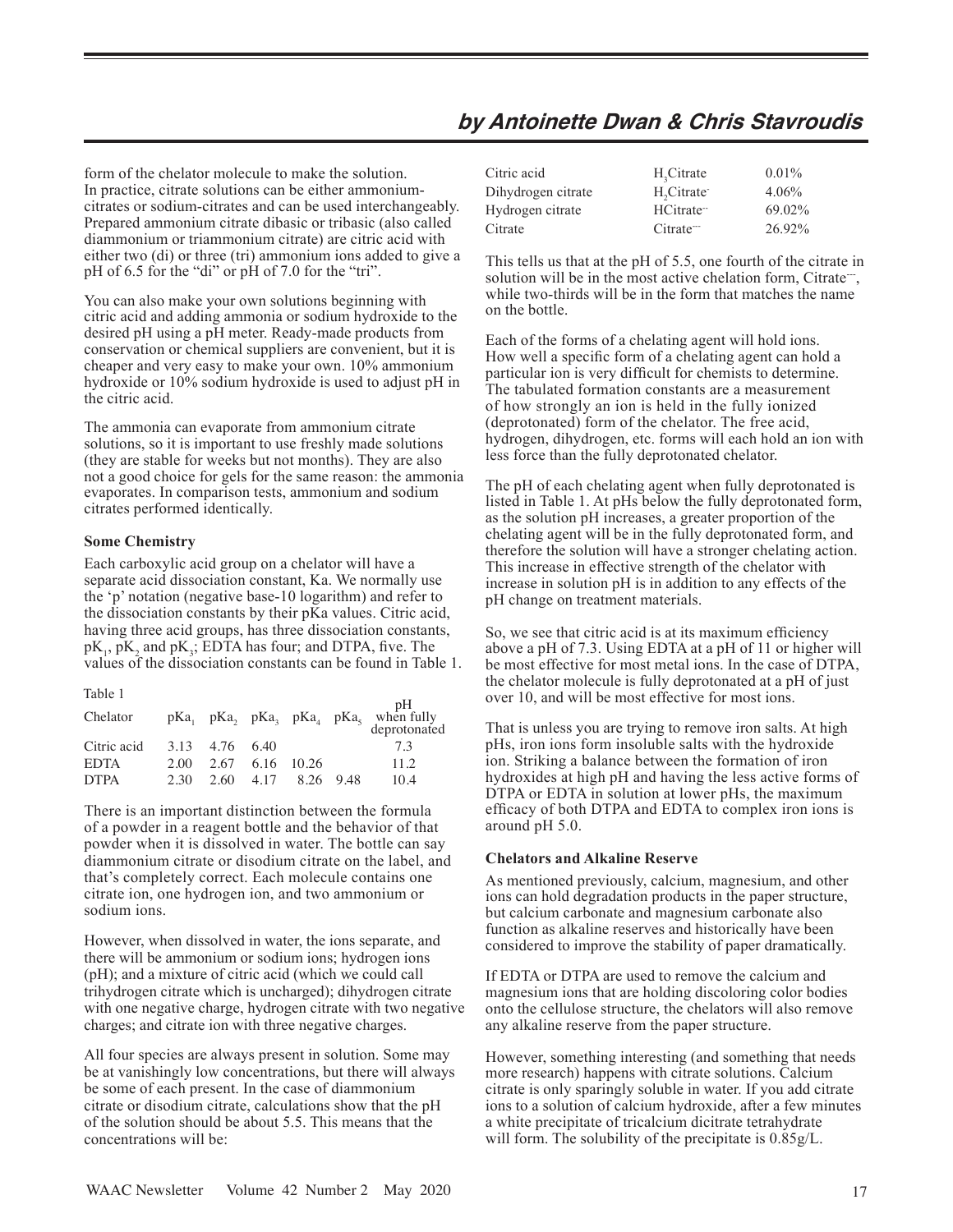(For reference, calcium carbonate's solubility is 0.013g/L and calcium sulfate's, 0.24g/L.) One could speculate that lone calcium ions "cementing" degradation products are taken up by the citrate ion efficiently. Small deposits of calcium carbonate might form a skin of calcium citrate on the surface of the deposits that slowly is washed away in rinsing, perhaps not stripping away all the alkaline reserve.

The potential to remove calcium or magnesium, is anathema to paper conservators. However, at the end of a treatment, calcium or magnesium can easily be added back into the paper structure. Some chelating formulas are designed specifically not to remove calcium but target other degradation-causing metal ions.

A strategy that can be exploited to preserve the alkaline reserve in paper is to use the calcium salt of EDTA or DTPA. By adding the stoicometic amount of calcium hydroxide to the EDTA or DTPA – one calcium ion per chelator molecule – the chelator will not alter the alkaline reserve. In this case, the EDTA's or DTPA's cage already is holding a calcium ion so no additional calcium ions will be extracted from the paper.

However, metal ions will be pulled into the cage, and a calcium ion will be released. This is because metal ions,  $Fe^{++}$ ,  $Fe^{+++}$ ,  $Cu^{++}$ , etc. have higher formation constants than the calcium ion and will be preferentially complexed, releasing the calcium ion into the surrounding solution. An example of this formulation is in the Stock Solutions (Table 3).

Anecdotally, several conservators have noted that the presence of the calcium has hindered stain removal. They were more successful when they switched to the formulation without the calcium.

## **Sources of Metallic Components in Paper**

Sarah Bertalan wrote an excellent paper $\frac{1}{1}$  describing the many instances in which inorganic and metallic components might be present in paper artifacts. These include: barium sulfate, calcium sulfate, clay, satin white (coatings), zinc sulfide, calcium carbonate, titanium dioxide, zinc oxide, diatomaceous earth, and earth pigments (iron oxides/ hydroxides). Aluminum ions can come from aluminum sulfate used in alum-rosin sizes.

In addition to those mentioned in her work, it is also probable that air-born pollutants carry metals (such as lead) in the grime deposited on the surface of artifacts. Grime can also be held near the artifact by metal-ion "cement" mentioned above. The paper industry notes that heavy metals are contained in wood pulp itself, especially iron, copper, and manganese. In paper manufacture, DTPA is used to remove metals from pulp so that hydrogen peroxide bleaches are not degraded by the metals. Coatings, fillers, sizing, and dyes, that can contain contaminants are then added back into the paper-making process.

Soyeon Choi in her 2007 publication summarizes the role of metals in foxing: "Metals found in foxing spots include iron, tin, copper, copper-mercury, or copper-zinc (brass). Metals were typically identified using scanning electron microscopy and energy dispersive x-ray or x-ray fluorescence. It is interesting to note that copper contamination is more potent in foxing formation since copper ions can have higher catalytic effect than iron ions. A copper-induced foxing spot was reported to have the same appearance as an iron-induced foxing spot." 2

XRF on a number of papers showed metallic content:

- G. Bauman: Zanders Bergisch Gladbach 1917: iron, chromium, sulphur, aluminum, calcium
- Beckett wove, tan, paper made in Ohio: iron (more than Bergisch), sulphur, aluminum, silicon, (titanium possible)

Ansbach:

 iron (more than other samples), aluminum, silicon, calcium, barium

Charcoal Newsprint:

 iron (large amount), aluminum, chromium, titanium, calcium

 Arches (no other description), new not aged: iron, calcium, sulphur, aluminum, titanium

 Rives (no other description), new not aged: calcium, sulphur, aluminum, titanium

## **Iron Is Special**

A reducing agent is principally used when iron needs to be complexed and removed. It is difficult to know when iron in one of its many forms might be present as a coloring material, additive, or an accidental ingredient. If iron is suspected then a reducing agent is required in addition to a chelating agent to change any Fe (III) which is insoluble, into Fe (II) which is only slightly soluble but soluble enough to be complexed by DTPA or EDTA.

Although both the reducing agent and chelator can be combined in the same solution, treating an area first with a reducing agent followed by the chelator, going back and forth as needed, can also be successful.

The iron-gall ink study group introduced a non-bleeding indicator test for iron ions (bathophenanthroline indicator paper) that turns magenta in the presence of soluble  $Fe<sup>+</sup>$ (Iron(II) or ferrous) ions. The indicator paper can be used to test for the presence of  $Fe^{++}$  ions. To test for both  $Fe^{++}$  and  $Fe<sup>***</sup>$ , a small amount of reducing agent (1% ascorbic acid – vitamin C) is applied to the test strip to reduce the  $Fe^{++}$ ions to  $Fe^{++}$  causing the indicator to turn magenta. Further information and instructions can be found on their website: https://irongallink.org/igi\_indexff9d.html.

## **Reducing Agents**

Sodium metabisulfite, introduced to the conservation community by Seth Irwin, has an initial pH of 4.1 so 10% NaOH is needed to adjust to the desired pH. It is considered a mild reducing agent. It is soluble in water and slightly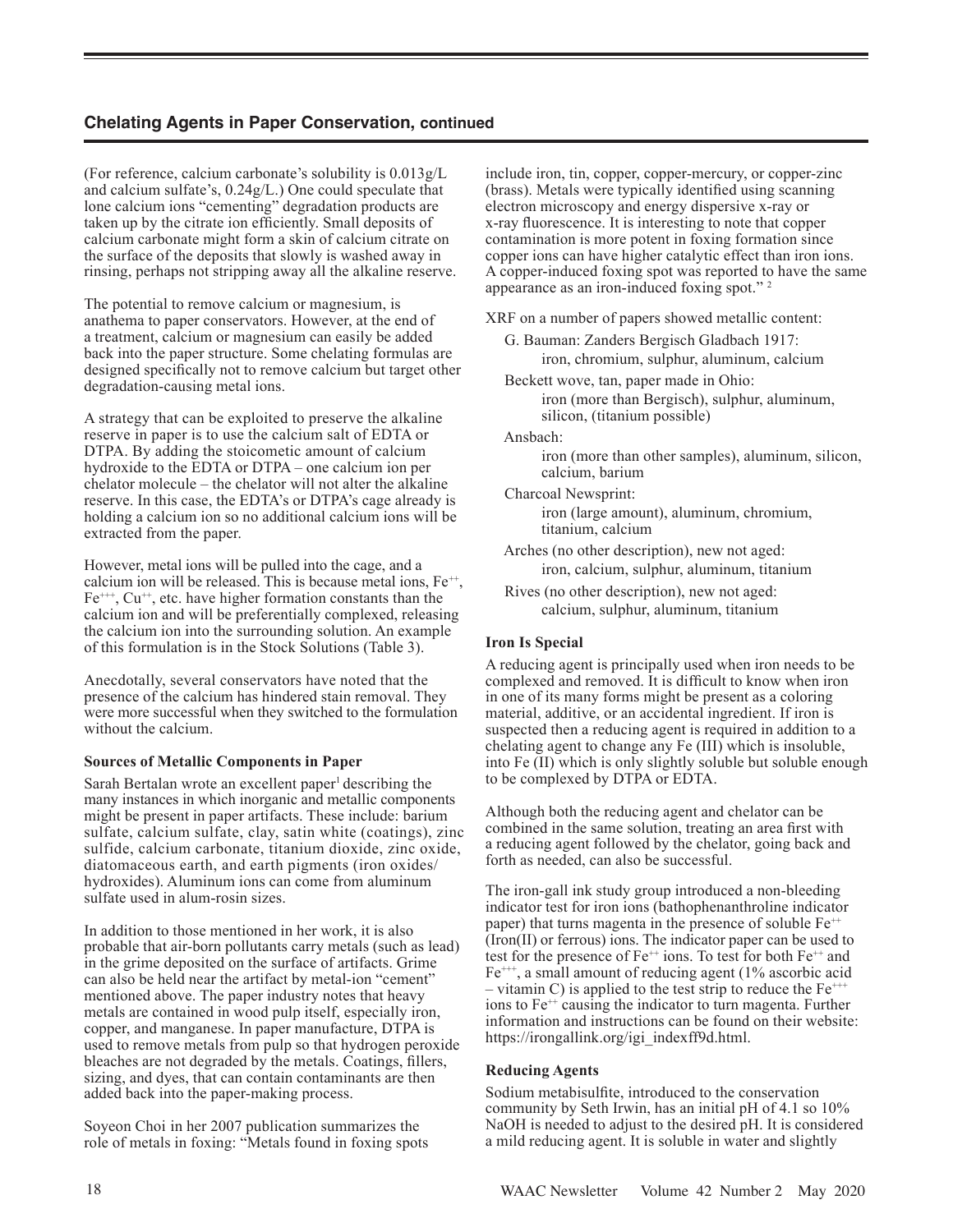soluble in alcohols. It is easy to obtain (Amazon) and is not considered hazardous. It mixes easily and can be disposed of simply. It is used in food production ("…metabisulfite solution concentrations between 1.25% and 12% in shrimp during storage") and common laundry products.

For use with DTPA, 2% sodium metabisulfite was selected because the recommended ranges in conservation literature for reducing agents have been between  $2\% - 5\%$ . In the authors' tests, 2% seems to be a suitable concentration, however further experimentation is encouraged.

Sodium dithionite has an initial pH 7, and both Helen Burgess and Season Tse recommend using it at 0.1 M concentration. However, it can be tricky to use: it has to be made immediately before use; if not buffered, it quickly degrades, forming acidic by-products, turns yellow, and smells bad. Since there are other options, it was not selected for the workshops, but can be used successfully if desired. It is the primary reducing agent in the paper conservation literature.

In "The Chemistry of Sodium Dithionite and its Use in Conservation,"3 Lyndsie Selwyn and Season Tse reported on their many tests that showed using a reducing agent alone followed by rigorous rinsing can change Fe (III) to Fe (II). The Fe (II), which is soluble, is removed during the rinsing. However, using only a chelating agent did not remove Fe (III).

They further tested two methods, combining the reducing with chelating agents in the same solution or using the reducing agent followed by the chelating agent. Both were successful.

The chelator was used to remove any remaining Fe (II) ions. "The iron (II) ions can also react with residual rust to form a gray stain that might be magnetite, or with dithionite decomposition products, such as hydrogen sulfide to form black iron sulfide." "Re-staining (color reversion) occurs when the remaining iron (II) ions are oxidized back to rust colored iron (III) oxyhydroxides."4 The chelator is a type of insurance that there will be no further reactions from colorless Fe (II) in the future.

Sodium borohydride has an initial pH 9 -10. It is widely used by paper conservators, and it can be both incorporated into chelating systems and used as a separate first application. For iron stains, the authors find that the sodium borohydride at 0.1- 0.15% is needed for adequate reducing prior to use of a chelator. (Table 2)

All reducing agents have the potential to "bleach" the paper, so keeping track of the reducing agent and the color of the artifact is important. A reducing agent removes conjugated double bonds implicated in discoloration. As such it has a dual function as a stain remover for cellulose and to convert iron to a soluble form. A solution can always be repeated to approach the color tone and to remove the stain slowly.

| I<br>۰,<br>۰, |  |
|---------------|--|
|---------------|--|

| 1M    | $190.1$ g/L        | Sodium Metabisulfite 190.1g/mol pH 4.0<br>$19$ g/to $100$ ml | 19%        |
|-------|--------------------|--------------------------------------------------------------|------------|
| 0.25M | 47.5 $g/L$         | $4.7$ g/to $100$ ml                                          | $\sim$ 5%  |
| 0.1M  | $19 \text{ g/L}$   | $1.9$ g/to $100$ ml (Seth Irwin)                             | $\sim 2\%$ |
|       |                    | Sodium Dithionite $174.1$ g/mol pH $7.0$                     |            |
| 1M    | $174.1$ g/L        | $17.4$ g/to $100$ ml                                         | $\sim$ 17% |
|       | $0.25M$ 43.5 g/L   | 4.4 g/to 100 ml (Seasan Tse) $\sim$ 4%                       |            |
| 0.1M  | $17.4 \text{ g}/L$ | 1.7g/to 100 ml (Helen Burgess) $\sim$ 2%                     |            |
|       |                    | Sodium borohydride 37.83 g/mol, pH 9.0                       |            |
| 0.1M  | $3.78 \text{ g/L}$ | $0.37$ g/to 100 ml or                                        |            |
| 0.05M | $1.8 \text{ g/L}$  | 0.18g/to100 ml                                               |            |
| 0.03M | $13 \text{ g/L}$   | $0.11$ g/to $100$ ml typical stain removal                   |            |
|       |                    | used for 2-step procedure                                    |            |

#### **Buffers**

DTPA is self-buffering between pH  $1.4 - 6.1$  and pH  $7.5 -$ 10.4. Citrate solutions are buffers between pH 2.2 – 7.3. If you add some citric acid to the DTPA, you have an effective buffer range of  $pH$  1.4 – 10.4.

#### **Antoinette's Notes on Treatment Guidelines**

Chelating agents generally are used at the earlier stages of a treatment. A generic sequence might be using a citrate solution to surface clean followed by initial bathing to remove water soluble degradation products, then drying.

If any degradations stains remain, test various chelator solutions for effectiveness. For example, a 2% sodium citrate at pH 8.5 might be more effective than the same solution at a lower pH. Remember to always test media at any change of concentration or pH. When testing, check under UV light to see effectiveness of tests or treatment. Sometimes results can be seen under U.V. before they become obvious in normal light.

To break up staining clusters, a mild chelation treatment (bath, local, brush, or spray application) can be tried prior to any further stain removal, alkalization, or bleaching treatments. Often no other stain removal procedure will be needed.

One consideration is whether the stain has metallic components, since often a stain will have several components. The chelator will remove the metallic contribution to the stain, opening up and releasing degradation products. Since it is generally not known which metals might be contributing to the stain or in what quantity, switching pH or adding a reducing agent will often make a difference in the success of the treatment.

Refer to the solutions chart in Table 3. It is divided into the top section where solutions are made at 6.5 pH and the lower section where solutions are made at 8.5 pH. The formulations come from the MCP. It is necessary to have a calibrated pH meter, as paper strips are not accurate enough. (See supply list.)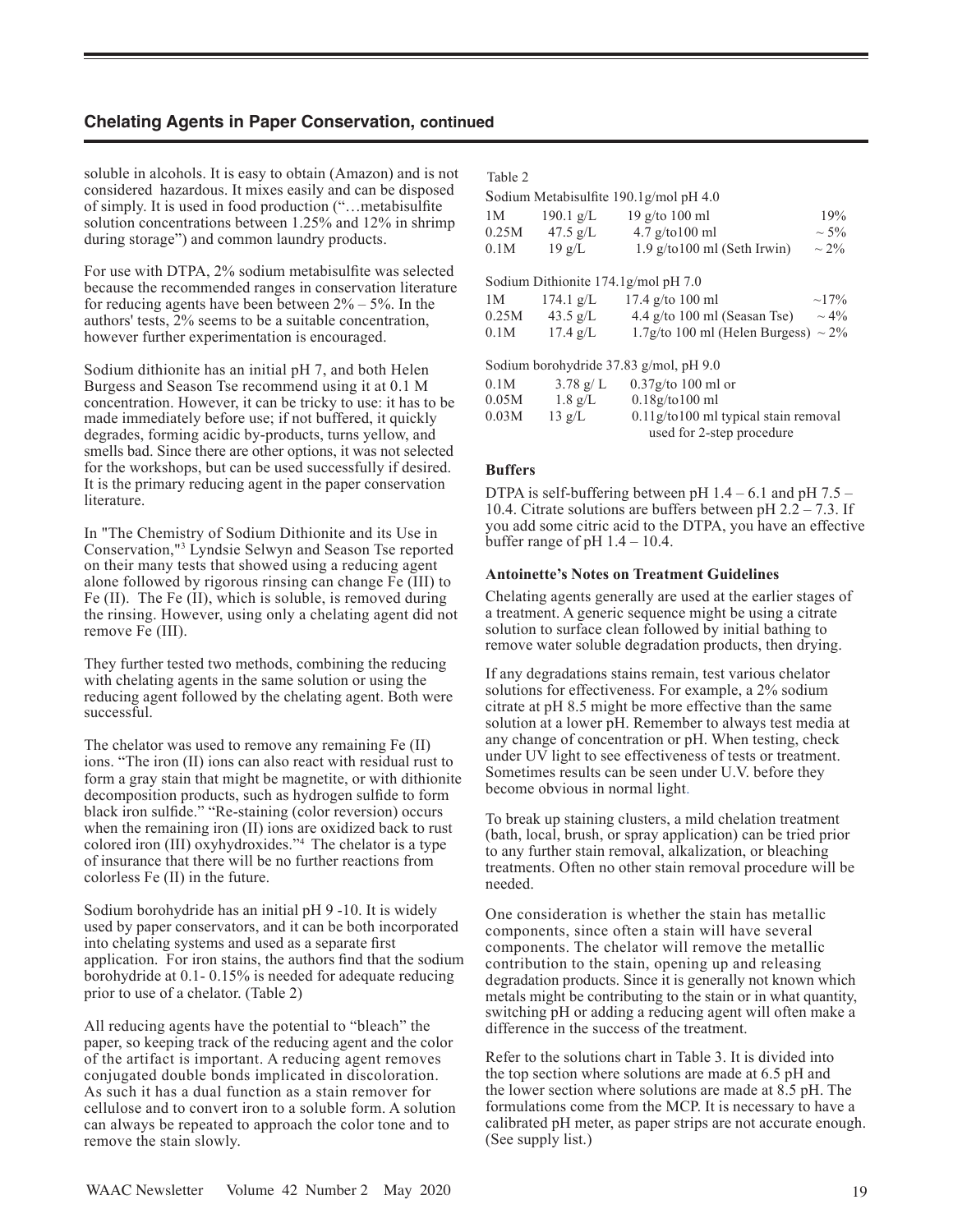Surface clean sized paper with 1% ammonium or sodium citrate pH 7.0 followed by rinsing. Use a swab and a gentle rolling procedure. You can add some calcium to the rinse and use a swab, as in application. Unsized paper will be abraded, so this is not recommended. Overall bathing may be a substitute for local surface cleaning.

Bathing. After initial bathing, test and use a 1% - 4% ammonium or sodium citrate pH 7.0 - 8.5 bath followed by rinsing to break up stain and degradation components. Test between changes of concentration or pH. Multiple baths at the same concentration and pH may be needed to remove degradation for that setting. When the bath water is clear, move on to another concentration or pH and repeat the process. Rinsing, drying, and testing between changes is recommended. Most metal ions except iron will be removed in the 7-8.5 pH range.

Concentration is significant. At too low a concentration you may not get results. It is advised to start with a 1% solution and work up to stronger concentrations as needed. Working locally may be needed if media is sensitive. Note that if media is, for example, sensitive at 3%, it may not be sensitive at 1% repeated three times.

I have found instances where a mat-burn is removed with a sodium citrate, except one area which needed a DPTA solution.

Gels. Instead of using water to make the gel, use the sodium citrate solutions. Ammonia in the ammonium-citrate solutions may evaporate, leaving an uncertain pH.

Test for iron for stronger chelator use. For suspected iron, use the bathophenanthroline indicator paper. If confirmed, use a reducing agent followed by chelator. If not confirmed, use chelator at higher pH or concentration to capture noniron metals contributing to stains. Follow by rinsing.

There are advantages to either the one-step or two-step process. When iron is detected and, for example, makes a brown toned paper darker, it may be best to mix the reducing agent, sodium metabisulfite, and the chelator. I don't do this one-step method personally because it may be too surprising due to limitations of testing. However, it is a valid method.

I also don't find that sodium metabisulfite significantly reduces iron at the 2% concentration. More experimentation is encouraged with this reducing agent. It's advantage is that it can be easily mixed to a pH of 6.5, unlike the sodium borohydride.

When iron is found overall, it can be necessary to use a stronger reducing agent such as sodium borohydride which cannot be mixed with the lower pH of DTPA of 6.5 for iron. In that instance use the two-step method. This is my personal approach, perhaps because I am very familiar and comfortable with sodium borohydride.

To make a one-step solution with both the reducing agent and chelating agent together:

Make 100 mL of pH 6.5 DTPA buffered with citrate / 10% sodium hydroxide:

 Measure 7.86 grams of DTPA, 1.92 grams citric acid, and 1.48 grams calcium hydroxide into 50 mL distilled water. (The DTPA will not dissolve until some sodium is added.)

 Slowly add approximately 30 mL of 10% sodium hydroxide to bring the pH to 6.5 while stirring and monitoring the pH.

Bring the final volume to 100mL.

 Add 4 grams of sodium metabisulfite to 75 mL distilled water and adjust with 10% sodium hydroxide to pH 6.5.

 Add DTPA and sodium metabisulfite solutions together and bring final solution to 200mL.

To make a two-step solution:

 Add 0.15 grams of sodium borohydride to100mL of distilled water.

 Treat either locally or overall (I prefer a spray application rather than a bath) followed by rinsing but not drying.

Use blotters to remove excess moisture.

 Apply the sodium citrate solution at pH 6.5 or the DTPA solution at pH 6.5 either locally or overall.

 It may be necessary to repeat the procedure for significant results.

Make 100 mL of pH 6.5 DTPA buffered with citrate / 10% sodium hydroxide :

 Measure 3.93 grams of DTPA, 0.96 grams citric acid and 0.74 grams calcium hydroxide into 75mL distilled water. (The DTPA will not dissolve until some sodium hydroxide has been added.)

 Slowly add approximately 15.45mL of 10% sodium hydroxide to bring the pH to 6.5 while stirring and monitoring the pH.

Bring the final volume to 100mL.

After any treatment, rinsing is very important. You may not see changes until the area is rinsed and dried.

## **Making Solutions**

Some basic recipes for chelating agents are listed in Table 3.

These solutions are intended either as stock solutions to be diluted when used or can be used at these higher concentrations as is. The stock solutions are 0.1M in concentration. This translates to approximately 2% citric acid and 4% DTPA. To use a solution at 0.05M (1% in the case of citrate), simply dilute the concentrate with an equal part of distilled or deionized water.

We haven't given recipes for EDTA-based solutions but you would replace the 3.93 grams of DTPA in the recipes with 2.92 grams of EDTA (the free acid not disodium EDTA),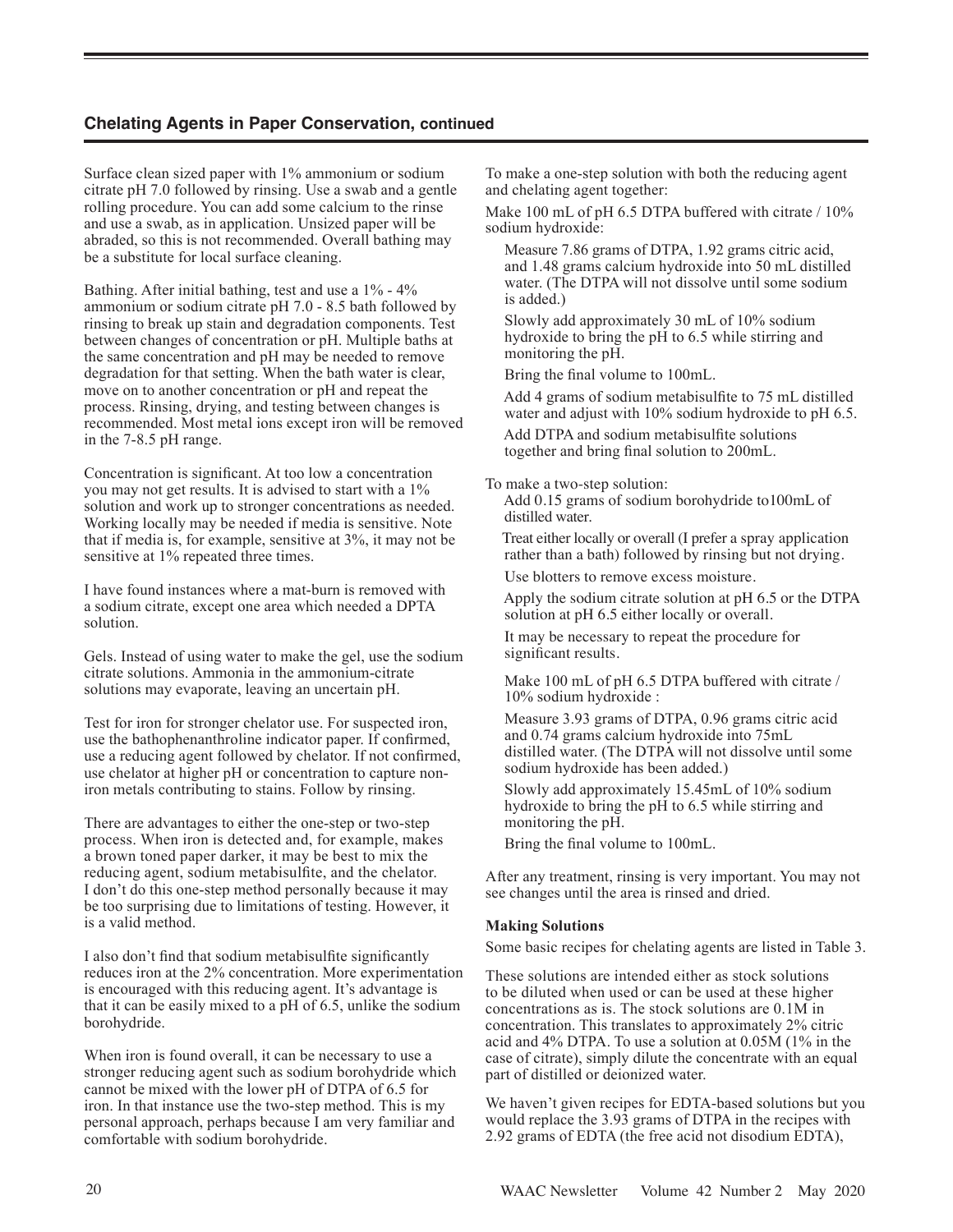| $1.92$ g<br>$\sim$ 9.2 mL<br>$100$ mL                       | 0.1M pH 6.5 Citric Acid / NaOH<br>citric acid<br>10% NaOH to adjust pH to 6.5<br>final volume with distilled water                                                                                            | (self-buffered) | To make 100 mL of pH 6.5 citric acid / sodium hydroxide :<br>Adjust the pH to 6.5 by slowly adding approximately 9.19 mL or 10.2<br>grams of 10% NaOH while stirring and monitoring the pH.<br>Bring the final volume to 100mL.                                                                                                                                                                                                               |
|-------------------------------------------------------------|---------------------------------------------------------------------------------------------------------------------------------------------------------------------------------------------------------------|-----------------|-----------------------------------------------------------------------------------------------------------------------------------------------------------------------------------------------------------------------------------------------------------------------------------------------------------------------------------------------------------------------------------------------------------------------------------------------|
| $3.93$ g<br>$\sim$ 10.9 mL<br>$100$ mL                      | 0.1M pH 6.5 DTPA / NaOH<br><b>DTPA</b><br>10% NaOH to adjust pH to 6.5<br>final volume with distilled water                                                                                                   | (unbuffered)    | To make 100 mL of pH 6.5 DTPA / sodium hydroxide :<br>Measure 3.93 grams of DTPA in 80mL distilled water. (The DTPA will not<br>dissolve until some NaOH has been added.)<br>Slowly add approximately 10.85 mL or 12.04 grams of 10% NaOH to<br>bring the pH to 6.5 while stirring and monitoring the pH.<br>Bring the final volume to 100mL.                                                                                                 |
| $3.93$ g<br>0.96 g<br>$\sim$ 15.5 mL<br>$100 \text{ mL}$    | 0.1M pH 6.5 DTPA / 0.05M citric acid (as buffer) / NaOH<br><b>DTPA</b><br>citric acid<br>10% NaOH to adjust pH to 6.5<br>final volume with distilled water                                                    | (buffered)      | To make 100 mL of pH 6.5 DTPA buffered with citrate / sodium hydroxide:<br>Measure 3.93 grams of DTPA and 0.96 grams citric acid into 75mL distilled<br>water. (The DTPA will not dissolve until some NaOH has been added.)<br>Slowly add approximately 15.45mL of 10% NaOH to bring the pH to 6.5<br>while stirring and monitoring the pH.<br>Bring the final volume to 100mL.                                                               |
| 3.93 g<br>0.96 g<br>$0.74$ g<br>$\sim$ 9.3 mL<br>$100$ mL   | 0.1M pH 6.5 DTPA / 0.05M citric acid (as buffer) /<br>CaOH / NaOH<br><b>DTPA</b><br>citric acid<br>calcium hydroxide Ca(OH) <sub>2</sub><br>10% NaOH to adjust pH to 6.5<br>final volume with distilled water | (buffered)      | To make 100 mL of pH 6.5 DTPA loaded with calcium ions, buffered with<br>citrate / sodium hydroxide :<br>Measure 3.93 grams of DTPA, 0.96 grams citric acid, and 0.74 grams<br>calcium hydroxide into 75mL distilled water. (The DTPA will not<br>dissolve until some NaOH has been added.)<br>Slowly add approximately 9.3mL of 10% NaOH to bring the pH to 6.5<br>while stirring and monitoring the pH.<br>Bring the final volume to 100mL. |
| $1.92$ g<br>$\sim$ 10.8 mL<br>$100 \text{ mL}$              | 0.1M pH 8.5 Citric Acid / NaOH<br>citric acid<br>10% NaOH to adjust pH to 6.5<br>final volume with distilled water                                                                                            | (unbuffered)    | To make 100 mL of pH 8.5 citric acid / sodium hydroxide :<br>Measure 1.92 grams of citric acid in 83mL distilled water.<br>Adjust the pH to 8.5 by slowly adding approximately 10.77 mL or 11.96<br>grams of 10%NaOH while stirring and monitoring the pH.<br>Bring the final volume to 100mL.                                                                                                                                                |
| 3.93 g<br>$\sim$ 13.2 mL<br>$100 \text{ mL}$                | 0.1M pH 8.5 DTPA / NaOH<br><b>DTPA</b><br>10% NaOH to adjust pH to 6.5<br>final volume with distilled water                                                                                                   | (self-buffered) | To make 100 mL of pH 8.5 DTPA / sodium hydroxide :<br>Measure 3.93 grams of DTPA in 78mL distilled water. (The DTPA will not<br>dissolve until some NaOH has been added.)<br>Adjust the pH to 8.5 by slowly adding approximately 13.19 mL or 14.64<br>grams of 10% NaOH while stirring and monitoring the pH.<br>Bring the final volume to 100mL.                                                                                             |
| 3.93 g<br>$0.74$ g<br>$\sim$ 7.9 mL<br>$100$ mL             | 0.1M pH 8.5 DTPA / CaOH / NaOH<br><b>DTPA</b><br>calcium hydroxide Ca(OH),<br>10% NaOH to adjust pH to 6.5<br>final volume with distilled water                                                               | (self-buffered) | To make 100 mL of pH 8.5 DTPA loaded with calcium ions / sodium<br>hydroxide:<br>Measure 3.93 grams of DTPA and 0.74 grams of calcium hydroxide into<br>80mL distilled water. (The DTPA will not dissolve until some NaOH<br>has been added.)<br>Adjust the pH to 8.5 by slowly adding approximately 7.9mL of 10% NaOH<br>while stirring and monitoring the pH.<br>Bring the final volume to 100mL.                                           |
| $3.93$ g<br>$0.96$ g<br>0.74 g<br>$\sim$ 9.3 mL<br>$100$ mL | 0.1M pH 8.5 DTPA / 0.05M citric acid / CaOH / NaOH<br><b>DTPA</b><br>citric acid<br>calcium hydroxide Ca(OH) <sub>2</sub><br>10% NaOH to adjust pH to 6.5<br>final volume with distilled water                | (self-buffered) | To make 100 mL of pH 8.5 DTPA citrate / sodium hydroxide:<br>Measure 3.93 grams of DTPA, 0.96 grams citric acid, and 0.74 grams<br>calcium hydroxide into 75mL distilled water. (The DTPA will not<br>dissolve until some NaOH has been added.)<br>Slowly add approximately 9.3mL of 10% NaOH to bring the pH to 6.5<br>while stirring and monitoring the pH.<br>Bring the final volume to 100mL.                                             |
| 4.00 <sub>g</sub><br>?mL                                    | 4% sodium metabisulfite<br>sodium metabisulfite<br>10% NaOH to adjust pH to desired pH                                                                                                                        | (not buffered)  | To make 100 mL of sodium metabisulfite / sodium hydroxide:<br>Measure 4.00 grams of sodium metabisulfite into 75mL distilled water.<br>Slowly add 10% NaOH to bring the pH to the target value while stirring<br>and monitoring the pH.<br>Bring the final volume to 100mL.                                                                                                                                                                   |

 $\sim$